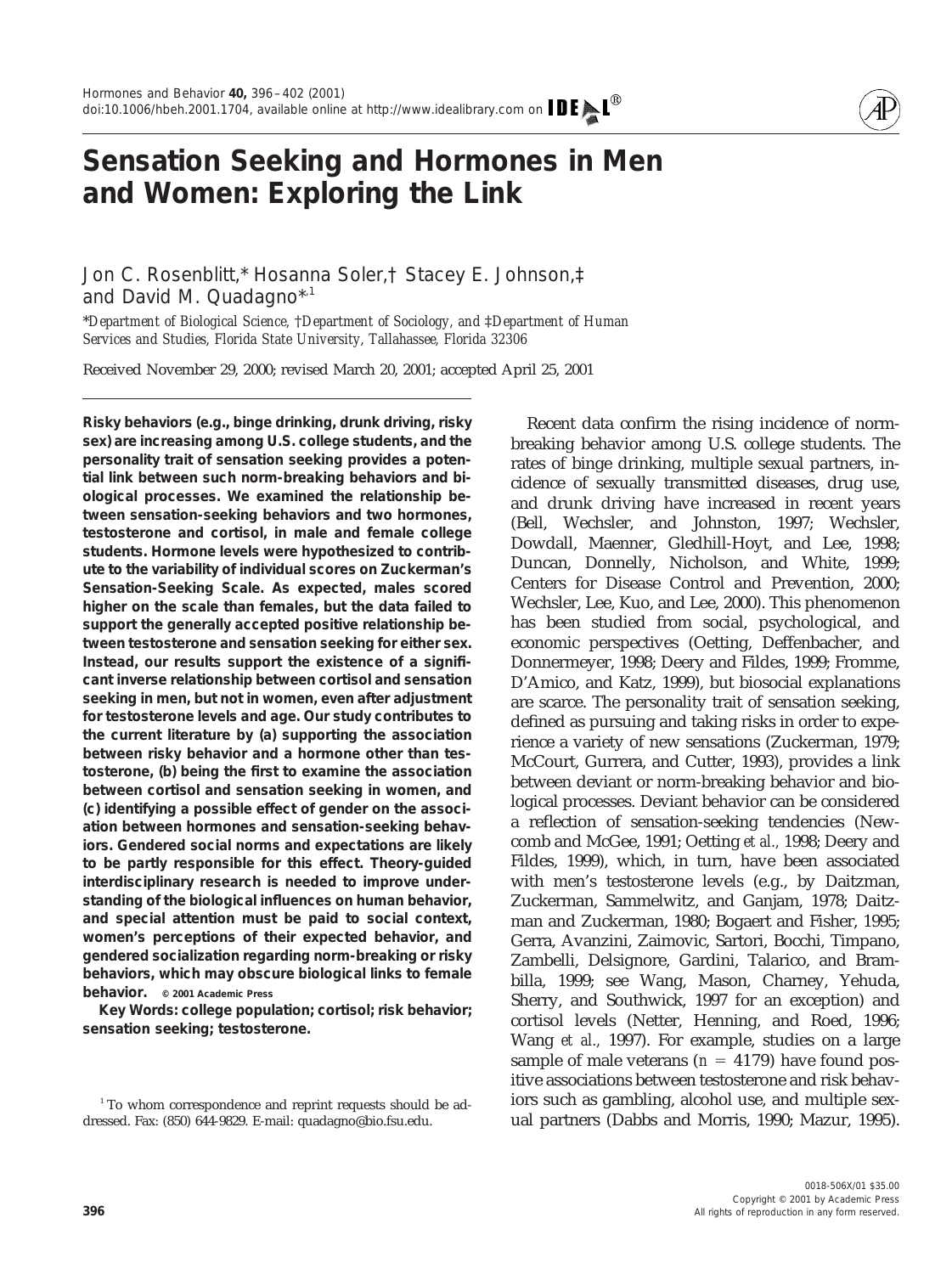Another biological link to sensation seeking, not explored here, is the role of the neurotransmitters dopamine (Zuckerman, 1994; Netter *et al.,* 1996; Ruegg, Gilmore, Ekstrom, Corrigan, Knight, Tancer, Leatherman, Carson, and Golden, 1997; Gerra, Zaimovic, Timpano, Zambelli, Delsignore, and Brambilla, 2000) and serotonin (Zuckerman, 1994; Netter *et al.,* 1996).

In a comprehensive review of all aspects of sensation seeking, Zuckerman (1994) pointed out that, as early as 1973, the trait of sensation seeking was linked to both delinquency and creativity in different individuals (Farley, 1973, 1981, as cited by Zuckerman, 1994). In simple terms, Farley postulated that individuals from lower socioeconomic classes do not have access to the same outlets for prosocial and antisocial tendencies, implying that the environment provides the outlet for the sensation seeking, be it prosocial or antisocial (Farley, 1973, 1981, as cited by Zuckerman, 1994). Brook, Whiteman, Cohen, Shapiro, and Balka (1995) found that sensation seeking, among other personality traits, predicted alcohol use among adolescents and young adults.

The purpose of our study is to examine the relationship between two hormones, testosterone and cortisol, and sensation-seeking behaviors in men and women. We build upon previous studies mentioned above that have examined the link between these hormones and sensation-seeking measures. The participants in our study, students at a state university from similar socioeconomic backgrounds, share a common social context and environment. The relative lack of positive outlets for sensation seeking on a college campus located in a medium-sized city is likely to contribute to the high rates of alcohol and drug use, multiple sexual partners, and high incidence of sexually transmitted diseases found on many U.S. college campuses.

The first study to report a link between testosterone and sensation seeking (Daitzman *et al.,* 1978) used an earlier version of Zuckerman's (1979) Sensation-Seeking Scale (SSS-V) that consisted of four subscales: Thrill and Adventure Seeking (TAS), Disinhibition (DIS), Experience Seeking (ES), and Boredom Susceptibility (BS). A review of past research indicates that evidence is inconclusive, however. Wang *et al.,* (1997) reported no relationship between testosterone and sensation seeking as measured by the Cloninger Tridimensional Personality Scale, which contains a novelty-seeking component to explore the trait of sensation seeking (Cloninger, Przybeck, and Svrakic, 1991). Other researchers reported a positive association between testosterone and Zuckerman's SSS-V total score but not with any of the subscales (Bogaert and Fisher, 1995; Gerra *et al.,* 1999). Still others reported an association between testosterone and one of the subscales (DIS) but no association with any of the other three subscales or the total score (Daitzman *et al.,* 1978; Daitzman and Zuckerman, 1980). Evidence regarding women is virtually nonexistent. So far as we know, only one study (Daitzman *et al.,* 1978) has included women, and its small sample size  $(n = 7)$  precludes any generalizations.

The relationship between cortisol and sensationseeking behavior has also received some attention. This steroid, produced by the adrenal cortices, is released in times of chronic physical or psychological stress and shows a clear circadian rhythm (Kirschbaum and Hellhammer, 1994; Berne and Levy, 1998). On the basis of findings from the large sample of veterans he studied, Mazur (1995) predicted a negative correlation between cortisol and risk-taking behaviors. He reasoned that "nervous" individuals with high cortisol would be the least likely to engage in sensation-seeking behaviors, whereas those accustomed to deviant and "norm-breaking" behaviors would exhibit low cortisol levels because their risk taking would no longer produce stress. More recent studies have supported this inverse association (Netter *et al.,* 1996; Wang *et al.,* 1997), but Netter *et al.* (1996) reported a negative correlation of men's cortisol levels with the ES subscale of the SSS-V (Zuckerman, 1979) but not with SSS-V as a whole or any of the other subscales. A thorough review of the literature indicated that no studies have examined the role of cortisol in sensation seeking in women, even though the two sexes produce similar levels of this hormone.

Studying both men *and* women in a college population is a logical step in the identification of important linkages between biological variables and sensation-seeking behavior, which may contribute to the understanding of deviant behavior on college campuses. Specifically, in the present study, we test three hypotheses:

1. Men engage in more sensation-seeking behaviors than women.

2. Testosterone levels are positively associated with sensation seeking in both men and women.

3. Cortisol levels are negatively associated with sensation seeking in both men and women.

## **METHODS**

## *Sample*

The predominantly white non-Hispanic sample consisted of 68 males (mean age 22.01  $\pm$  0.53 SEM)